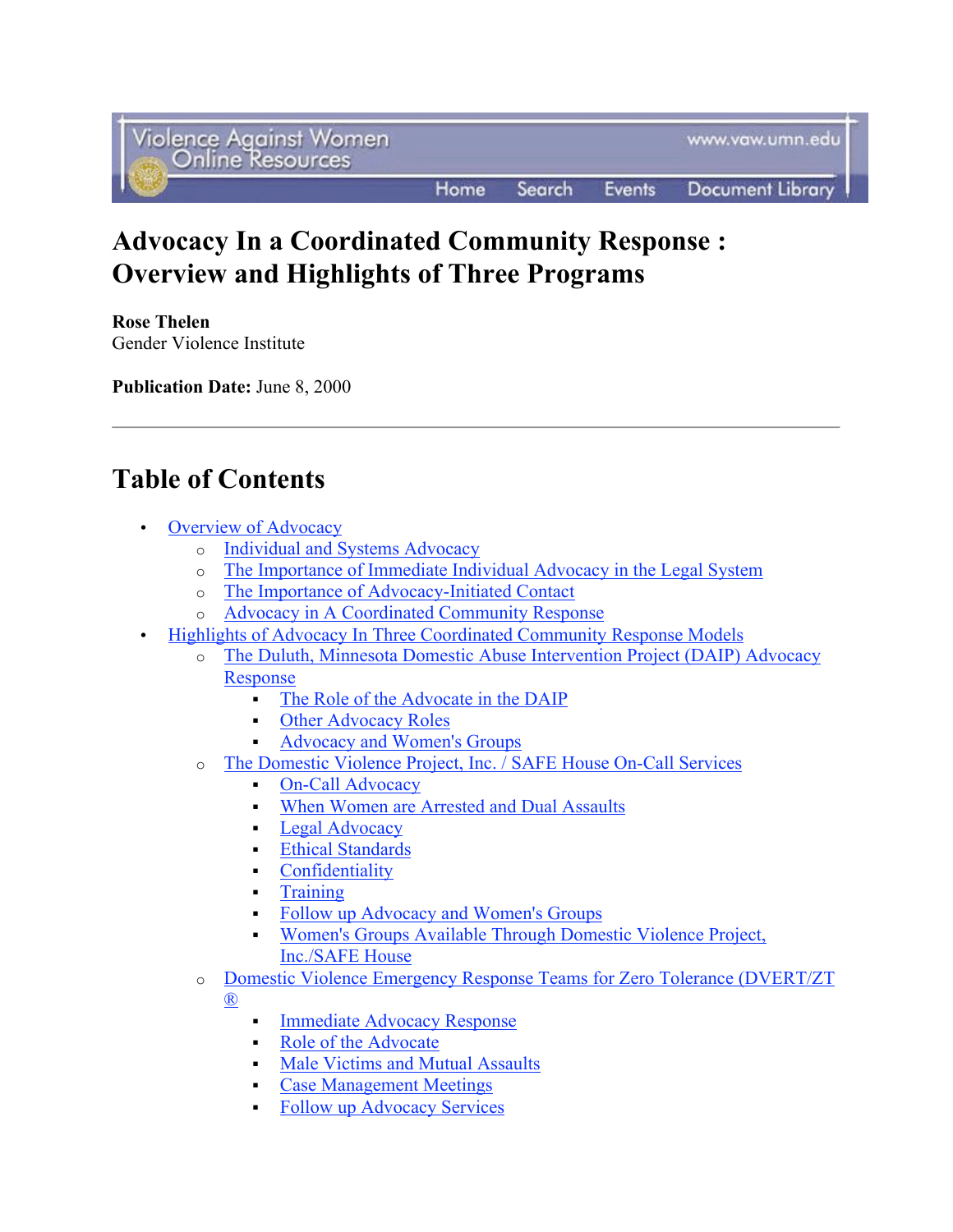- Groups for Battered Women
- Written Agreements
- **Training**

# Overview of Advocacy

#### Individual and Systems Advocacy

The social changes which have enabled more women than ever before to leave batterers are the result of efforts by advocates working on behalf of battered women, individually and collectively. Since the mid-1970's, advocates (many of whom were battered women themselves) have accompanied, supported, and guided millions of individual battered women through the numerous social institutions they must negotiate in order to leave and/or protect themselves from further abuse. Through this individual advocacy activity, the institutional obstacles faced by battered women in the religious, welfare, medical, mental health, educational (if she has children), and civil and criminal justice systems were exposed and the practice of systems advocacy emerged. Sometimes called class advocacy, systems advocacy is an effort to reform institutional responses to battered women, collectively, so that the totality of their experience is taken into account, leading to greater safety for victims and greater accountability for batterers.

Though there is much work remaining, systems advocacy has led to changes and initiatives in every major institution in this country. Some examples are: good cause exemptions and waivers to the work requirement for battered women applying for welfare; collaborations and protocol development between advocates and child welfare agencies to prevent abusers from successfully using the children to punish the victim for leaving or coerce her to return; the near- elimination of the dangerous practice of providing relationship counseling or mediation where there has been battering; specialized curricula and training on domestic violence within educational and professional institutions; routine screening for domestic violence in hospitals and medical centers; and the development of state model codes on battering.

The public is most aware of both individual and systems advocacy efforts within the criminal justice system. This is due to the volume of activity in this system and a number of high profile cases in recent years which have highlighted the need for change. While it is the only system that can truly protect a battered woman and her children, historically, it has failed to do so. Until this century it was not illegal to beat your wife and until the advent of the battered women's movement, police were not empowered to arrest unless they witnessed the assault or the victim was willing to make a citizen's arrest. Probable cause arrest laws which enabled law enforcement to make warrantless arrests and civil protection orders which provided women immediate protection from abuse, resulted from early systems advocacy in state legislatures. The development of mandatory arrest laws and model arrest policy legislation followed as advocates attempted to increase the likelihood that batterers are arrested and victims protected from erroneous arrest. Currently, while advocates continue to develop and refine legislation to protect battered women and their children within a wide array of institutions, they are devoting considerable attention within communities across the country to the coordination of criminal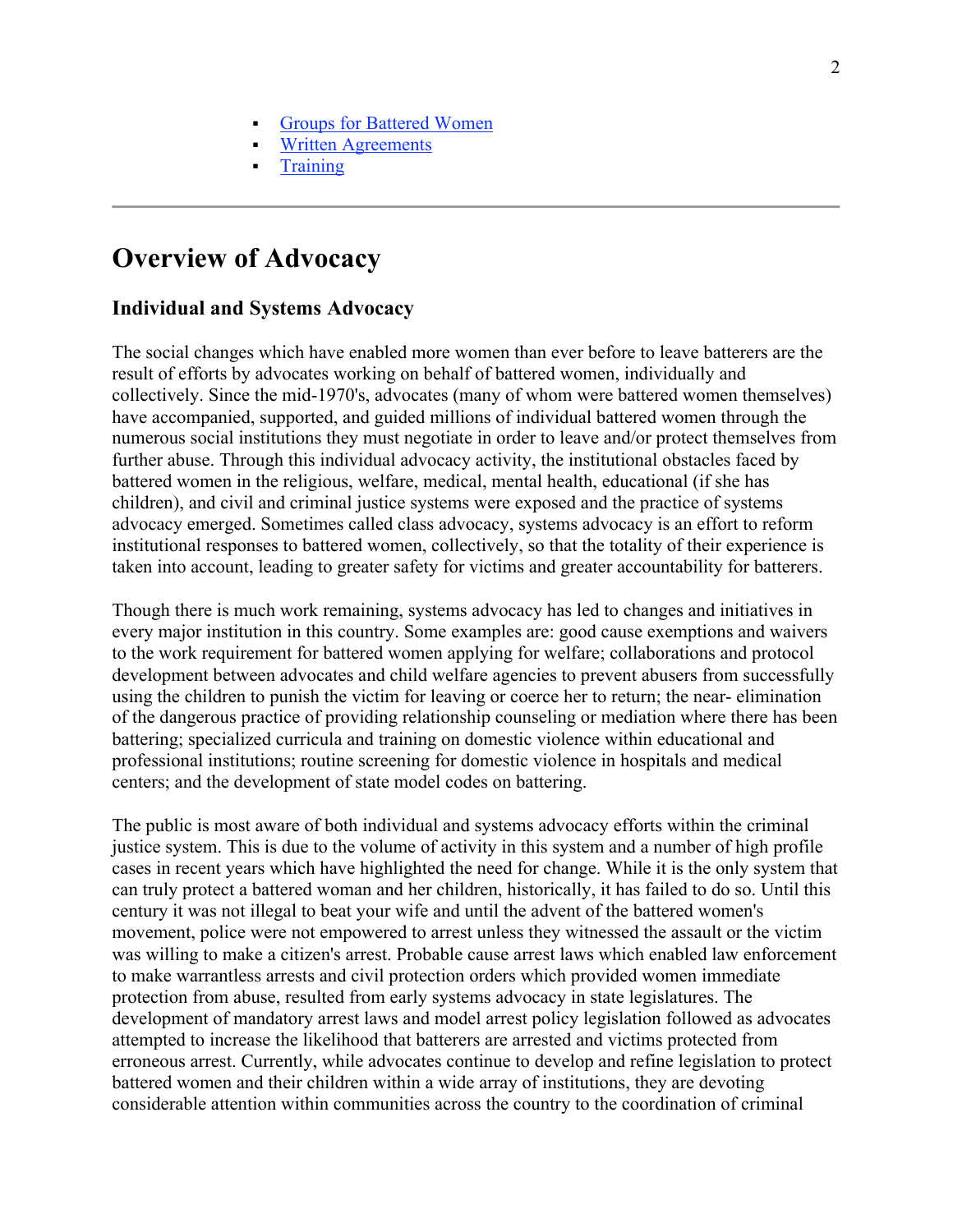justice, human service and advocacy responses to domestic violence. This activity is propelled by an understanding that, in spite of legal advances, unless there is a coordinated community response, batterers will take advantage of the fragmentation, misunderstanding, and bias of the criminal justice system to avoid prosecution and subsequent consequences for their acts of violence, often further isolating, manipulating, and controlling their victims in order to do so.

## The Importance of Immediate Individual Advocacy in the Legal System

Criminal justice professionals now understand that the involvement of advocates at the first sign of conflict in the home can be crucial to preventing future injury. Once legal system involvement is activated, the victim is thrown into a situation that can be as frightening and disempowering as her battering situation. At a point where she is most vulnerable and alone, victims are faced with a number of unanticipated problems as a result of the legal action, such as, what to do when he is released, where to go, what to tell the children, how to support herself if she leaves, what to tell the system if she doesn't want to leave. Her feelings of anger and terror can be compounded by feelings of numbness, fatigue, and ambivalence. Although police officers can provide the protections of the law, a trained advocate can provide her with the help she needs to weather her emotional upheaval and make crisis - based decisions. Without special attention from someone who understands what she is going through and who can link her up to the resources she needs, victims often find themselves feeling like they made a mistake. This increases the likelihood that they will not feel able (or be coerced not) to cooperate with prosecution and/ or will drop or disregard their restraining orders. If they feel overwhelmed and unsupported by the process, they will be hesitant to use the legal system again. And if they are not connected with the necessary resources, they may find that the obstacles they face are insurmountable. The time frame for getting free from domestic violence is therefore extended.

### The Importance of Advocacy-Initiated Contact

In most states, legislation has been enacted which requires law enforcement to provide victims of domestic abuse with the names and numbers of area advocacy services. However, at the time of arrest, the victim is often unable and/or unwilling to make the first contact. Her reasons include:

- Past Help- Seeking Experiences. If victims have had negative experiences seeking help in the past, it is more difficult for them to reach out for assistance. In a study done by Bowker, 854 women sought assistance because of their battering on over 3,000 occasions, an average of three times per woman. In most of these cases, they did not receive the help they needed to escape the violence. This creates multiple problems for the victim: she does not get adequate protection or support; her partner pays her back with escalating violence or harassment; she learns that it is dangerous to act; and she becomes more isolated which leads to her further entrapment and loss of hope.
- Embarrassment and Feelings of Guilt. At the time of the assault, women are in crisis. An effect of battering is that victims blame themselves for the violence. The constant assertions from their batterer to that effect and their past negative help-seeking experiences may have led them to believe that everyone else will, also.
- Fear of Retaliation. Batterers use of violence is instrumental and functional, used to dominate and control their victims. An essential component of this control is to isolate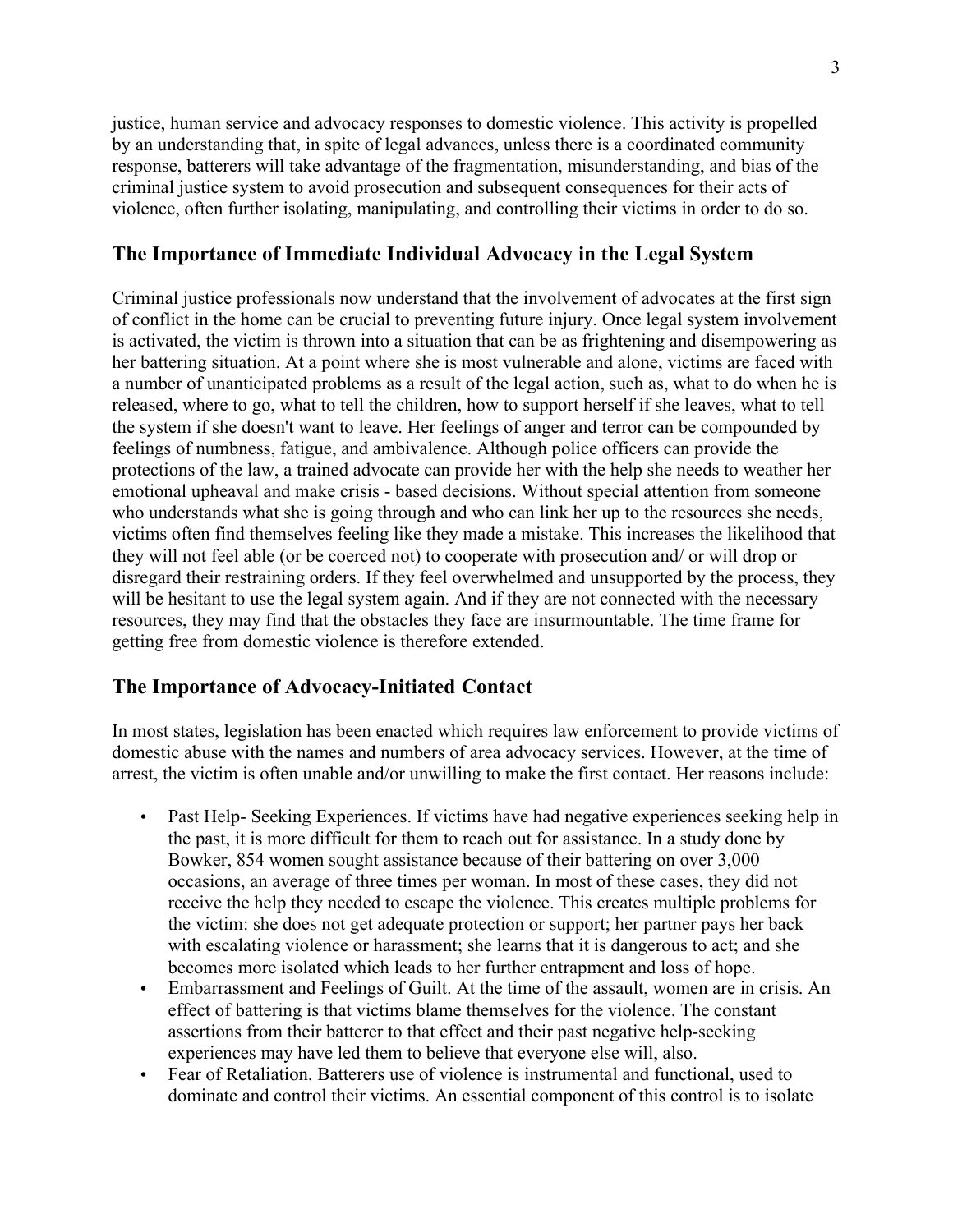her -- from family, friends, and anyone else who might be able to help her. The battered woman understands that when the abuser returns after his arrest and incarceration, she will have to account to him for her actions subsequent to his arrest. She understands that if he learns that she sought help from an outside source, he may punish her.

• Feeling Overwhelmed and Overwrought. Battering most often depletes women physically, psychologically, and spiritually. At the time of the assault, it can feel overwhelming to do anything. She may fear that in order to please those offering help she may be required to leave her partner and she may not be ready to do that. She may be ashamed about her ambivalence about the relationship and not want to expose this to outsiders.

Because of the necessity of providing her with immediate assistance and with the understanding that she frequently will not make the first call to the advocacy agency, communities with effective coordinated community response models have developed policies that provide for immediate advocacy initiated by the advocacy program upon notification by law enforcement. When communities rely on the battered woman to initiate contact, without understanding why she often fails to do so, they deprive her of the advocacy she needs to better assure her safety and she becomes more vulnerable to her abuser's influence.

# Advocacy in A Coordinated Community Response

Individual and systems advocacy are an integral part of a coordinated community response to domestic violence. Effective intervention in domestic assault situations occurs when each agency in the criminal justice system clarifies and coordinates their policies, procedures and protocols in order to meet the three major goals of intervention, which are:

- 1. to provide for the safety of the victim;
- 2. to hold the offender accountable, creating a specific deterrent to his repeated use of violence; and
- 3. to change the climate in the community, creating a general deterrence to the use of violence as an acceptable practice in the home.

The most important goal in a coordinated community response is to provide safety for the victim. All other goals and efforts to standardize practices must be considered and met in way that do not compromise this principle. For example, probable cause and mandatory arrest laws took the burden of arrest off of the victim, with an awareness that the victim's safety was compromised when she was asked by law enforcement whether she wanted an arrest to take place. Similarly, arrest policy legislation which enables law enforcement to assess more thoroughly for selfdefensive and primary aggressor violence provides for greater victim safety. If a victim's selfdefensive violence is confused with assault and battering and she is arrested it is understood that it can ultimately increase the danger to her because she will be less able to protect herself the next time and less likely to call for help. Even though the assumption behind these legal advances is that arrest increases victim safety, coordinated community response models take into account that additional protective measures need to be in place for her and the children because the act of intervening is always potentially dangerous for the victim and separation can be the most dangerous time.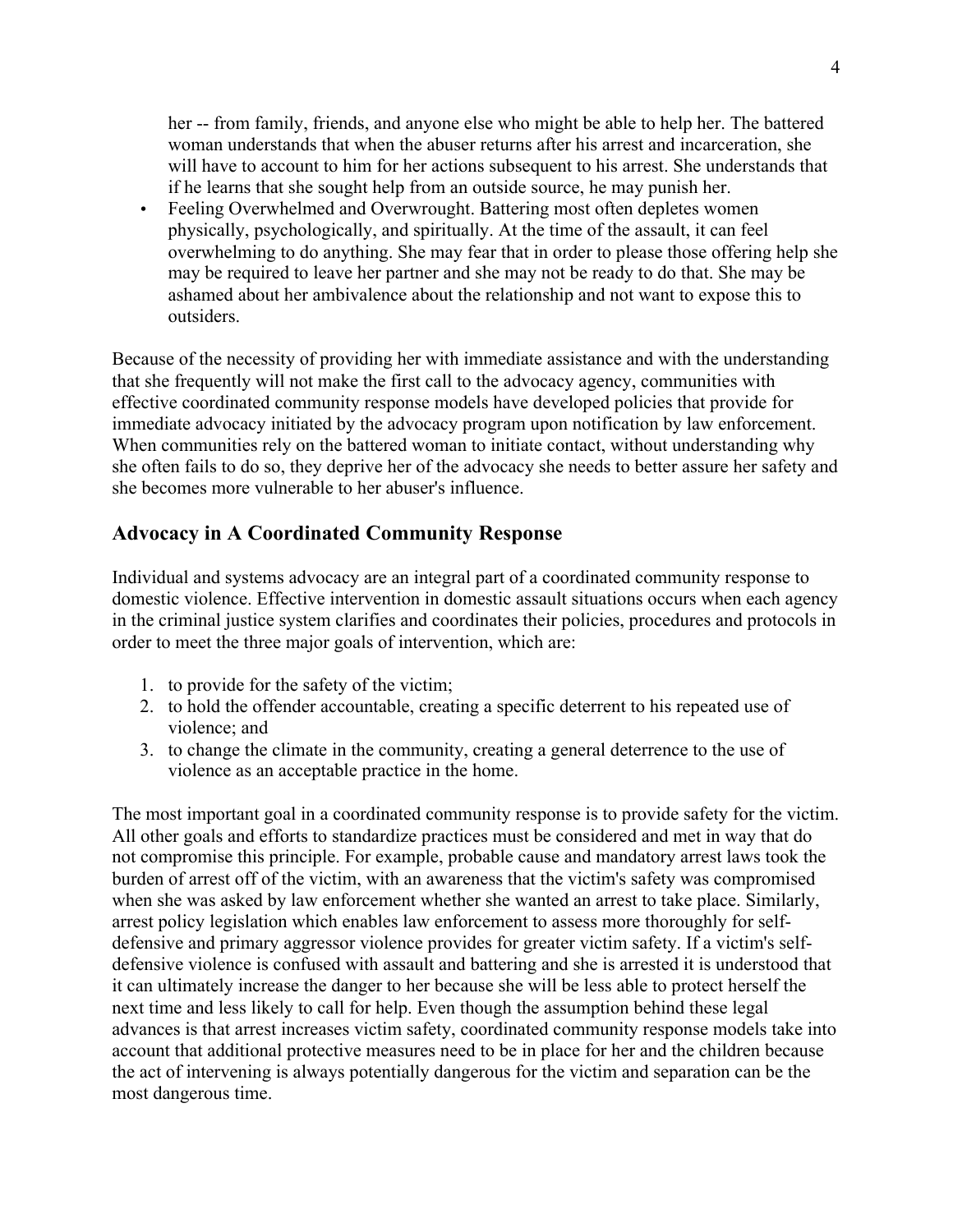For that reason, it is important that a coordinated community response include the provision of protective resources for victims, such as emergency housing; educational/ support groups; and advocacy in the legal, medical, and welfare system. It is also necessary for a coordinated community response to assure that victims can effectively access these services. This access is provided by the use of advocates specially trained in immediate intervention who can provide valuable information to the victim. Finally, for a coordinated community response to be effective it must institutionalize ongoing feedback from advocates on the effect of any reform on the victim. Though each representative of an agency that comes into contact with the victim can develop a sensitivity to the effects of their individual and agency actions on her, their involvement with her represents only a fraction of her journey through the system. Advocates are uniquely situated to represent the totality of her experience because of their ongoing involvement with her in a variety of settings for an extended period of time from arrest through case disposition and beyond. Additionally, because advocates' primary allegiance is to the victim and because, ideally, they are not employed by the system, they can afford greater objectivity to observe and identify problems still existent in the system. Without centralizing ongoing feedback from independent advocates to identify continuing problems in the systemic response, a coordinated community response will not keep victims safe, hold offenders accountable, nor change the climate in the community.

Return to top of the page

# Highlights of Advocacy In Three Coordinated Community Response Models

The remainder of this article will highlight three battered women's advocacy programs who have created and remain intrinsically involved in coordinating their community's response to domestic assault. Although they employ differing strategies and represent varying degrees of involvement with the system, they are all independent agencies, utilizing both individual and systems advocacy methods to collaborate with and sensitize their communities to the complex issues involved in the delivery of justice to battered women.

# The Duluth, Minnesota Domestic Abuse Intervention Project (DAIP) Advocacy Response

206 W. 4th St. Duluth, MN, 55806 Contact: Jill Abernathey, DAIP Women's Resource Advocate Ph. 218-722-2781, ext. 108

The Duluth Domestic Abuse Intervention Project (DAIP) was developed in 1980. It was the first project of its kind to coordinate the interventive activities of every criminal justice agency in one city. This project has served as a model nationally and internationally. Because of its success, the 1991 Minnesota Legislature mandated that each of the 38 Legislative Assignment Districts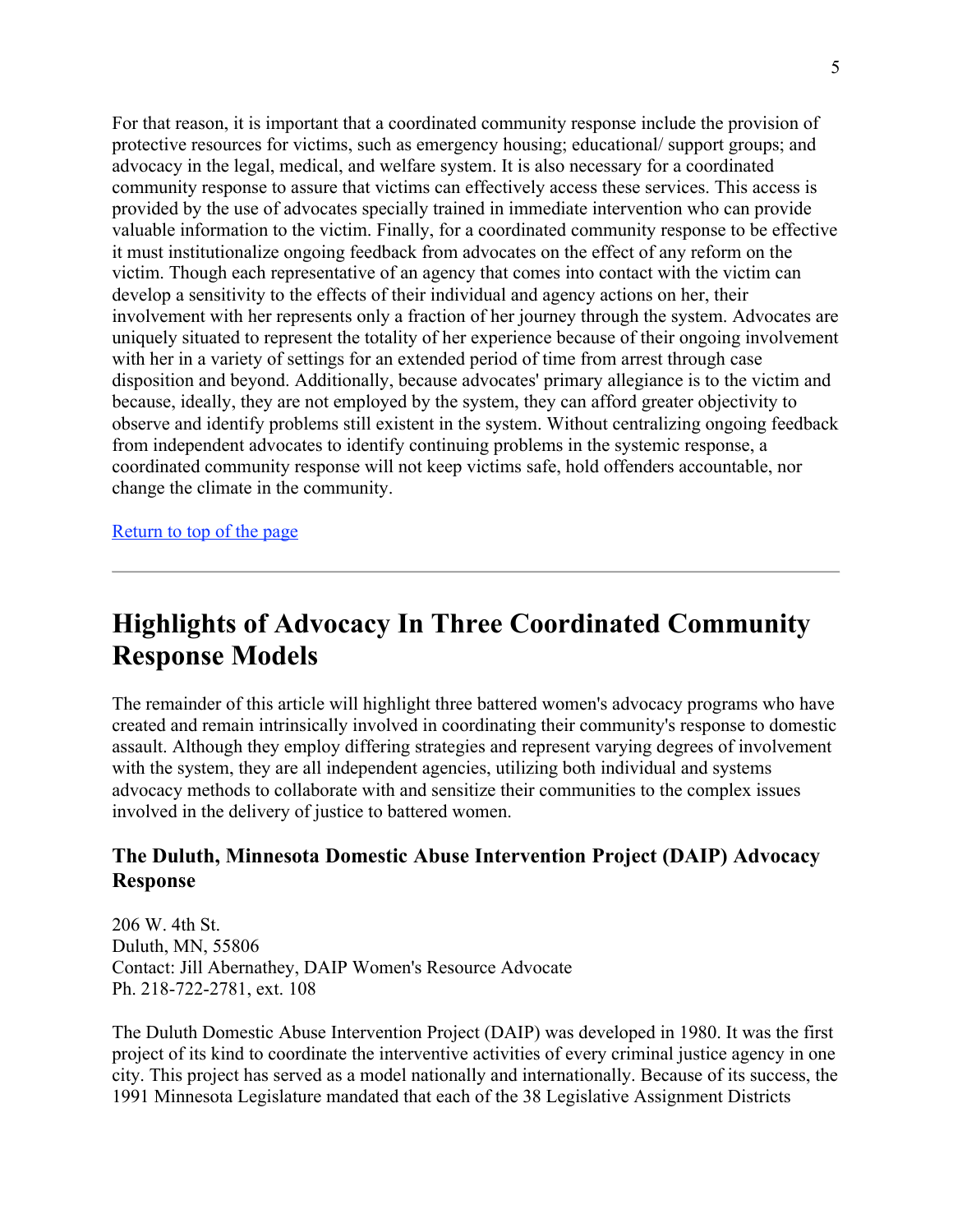establish an intervention project coordinated by a battered women's advocacy group. As of 1997, there are 44 intervention projects in Minnesota.

#### The Role of the Advocate in the DAIP

The DAIP collaborates with the Women's Coalition, the area shelter for battered women, to provide advocacy for battered women from the time of the initial arrest through case disposition and while the batterer attends court- ordered men's nonviolence classes. Advocacy is provided by three types of advocates: the Arrest Follow-Up Advocate and the Court Advocate who are employed and coordinated by the Women's Coalition, and the Domestic Abuse Intervention Project Women's Resource Advocate.

1. The Role of the Arrest Follow-Up Advocate: An Immediate Response after Police Intervention and Arrest

After an arrest for domestic assault has been made and the batterer has been transported to the jail, the jail notifies the shelter and relays basic information about the arrest-- the name and address of the assailant and victim, the charges filed, how long he will be held and other related information. The shelter pages an on-call volunteer advocate who receives a stipend to provide follow up advocacy to the victim after the arrest. The follow up advocate phones the woman and lets her know that she will be coming out to her home to meet with her. If the woman is not interested in a home visit, the advocate offers support, provides basic information, and gathers information over the phone. If there is no phone the advocate will go to her home right away and attempt to meet with her.

The purpose of the home visit is to provide support and information about available community resources, such as the shelter and women's groups; explain the criminal court process, the battered woman's role in it, and expected outcomes; to describe the civil court remedies available to her, such as a protection order; and to obtain information from her for the purpose of serving as her liaison to the legal system and in order to ascertain the level of danger that she is in. This is accomplished through the completion of an "Arrest Follow up Assessment" (APPENDIX A: Arrest Follow up Assessment). The advocate explains that the abuser will be held until the arraignment hearing which will take place the next morning or the next available workday, in the case of weekends and holidays, and that the abuser will likely enter a not - guilty plea and be released from custody. The woman is informed that her wishes regarding his release and the court case in general will be considered. The volunteer will relay her wishes to a legal advocate who will in turn pass them on to representatives of the court, in particular the probation officer, the individual who is responsible for recommending the conditions of his release to the court. This occurs only if she agrees to it and has signed a release to that effect. The woman is informed that the legal advocate will maintain contact with her throughout the remainder of the court case and will be contacting her the next morning. She is also informed that it is her right to attend the arraignment and all subsequent court hearings but it is not a requirement unless she is subpoenaed as a witness. She is also informed that the legal advocate can transport her and accompany her to these hearings if desired. The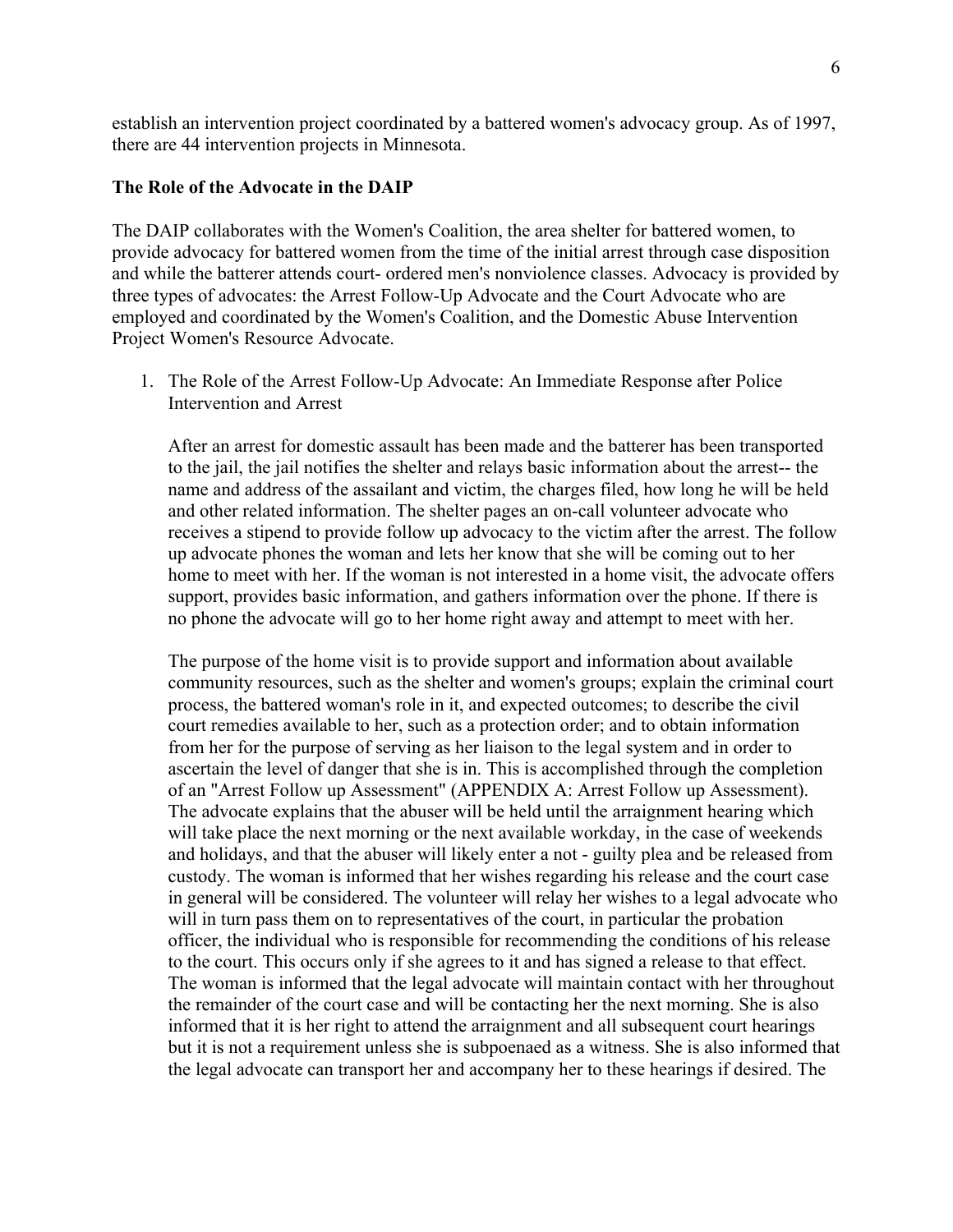advocate will take the woman to the shelter or another location if she wishes to leave her home.

The volunteer advocate drops off the "Arrest Follow up Assessment" at the Women's Coalition, the battered women's shelter, by 7:15 a.m. the next day.

2. The Role of the Court Advocate: Advocacy Throughout the Court Proceedings

Each morning a court advocate faxes the follow up assessments to the probation department in time for arraignments. Court advocates attend all hearings. When the woman wishes to attend she is accompanied by the court advocate who facilitates her contact with court personnel. When the woman does not attend, the court advocate will report the outcome of the case to her. If a woman decides to obtain a civil protection order , the court advocate assists her in applying that morning so that the order can be served on the respondent before he is released from jail. Throughout the remaining court hearings until the case is disposed, the court advocate keeps the woman informed about the case and supports her wishes regarding the case's disposition to court personnel.

3. The DAIP Women's Resource Advocate and Native Resource Advocate: Advocacy Provided After Case Disposition

When a defendant pleads guilty or is convicted, he is court-ordered into DAIP's 26-week, "Men's Non - Violence Classes". Whether court- ordered or voluntary, each man signs a release of information at orientation allowing DAIP staff to communicate with his partner. The DAIP Women's Resource Advocate or the Native Women's Resource Advocate then contacts her by letter (APPENDIX B: Women's Orientation Letter), inviting her to attend the ongoing women's orientation groups. If she does not respond, two more attempts are made to reach her by mail and if there is still no response, the advocate will attempt to reach her by phone. The orientation sessions are provided for all women who are victims of men court-ordered to DAIP classes, whether or not they are still in relationships with them.

The women's orientation session are not an effort to encourage her to cooperate with his "treatment" or to assure that he is "successful" or to "fix" the relationship. (DAIP makes no claims that men will be able to rebuild or salvage the relationship nor that any activity on the part of the victim will influence whether he remains non-violent). Rather, these sessions are an effort to provide her with the ongoing support and education required to meet her unique needs as her partner or ex-partner attends the classes. Frequently, the batterer uses the information he learns in the classes to further his control over her, by suggesting to her that the facilitators agree that she is the problem, or by applying what they are learning to evaluate her behavior as abusive, or by informing her that the facilitators have pronounced the batterer "cured". This behavior is directed at maintaining control and isolating her from the people that may be able to help her. At the orientation sessions, she is provided with accurate information about the purpose and content of the men's classes. She is also provided other support and information relevant to her needs at the time, whether it is information on divorce and custody issues; assistance in assessing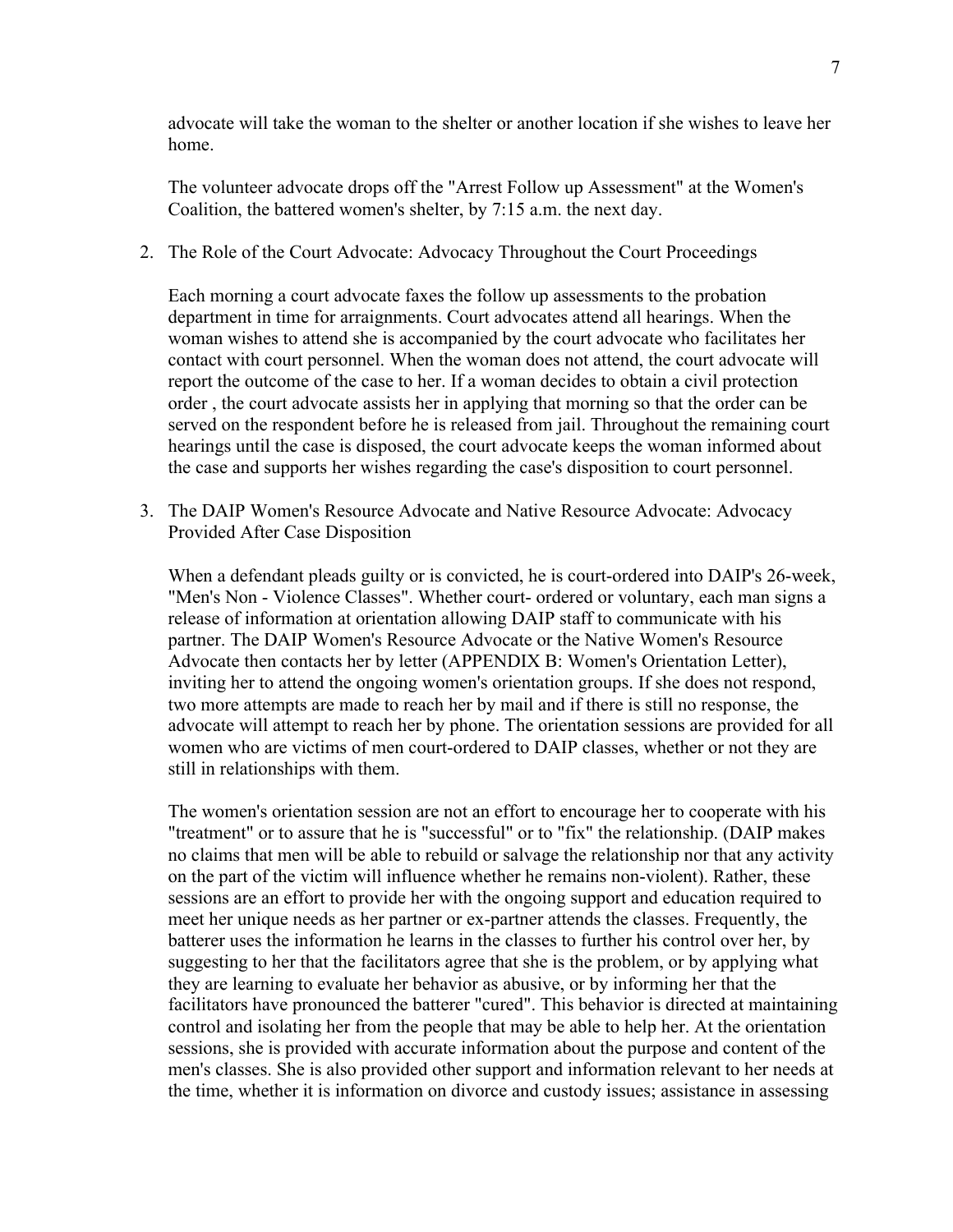his changes for a potential reunion; deciding whether to stay or leave; and/ or accessing the resources that are necessary to live independently. The women's resource advocate also gathers information from the women during the initial contact about the history of abuse which is then provided to the batterers group facilitator. Women are also informed that the DAIP court reports regarding his attendance will also be sent to her. The advocate lets her know about "duty to warn" -- that if any concerns about her safety come up as a result of threats or other behaviors in the batterers group, she will be informed. The women are also encouraged to inform the DAIP advocate if she continues to be battered or in other ways controlled by her partner. She is also informed about DAIP policy regarding information that she shares with the advocate regarding his ongoing physically abusive behavior: that it will not be shared with anyone else unless it is her expressed wish; that it can be shared with the group facilitator who can confront her partner with the information or not depending on her decision; and that if he is confronted there will likely be legal consequences. If a woman decides she wants her partner confronted about ongoing abusive behavior, this is done only after provisions for her safety have been made with her. The advocate attempts to maintain contact with the woman throughout her partner's attendance at the DAIP batterers group.

#### Other Advocacy Roles

1. Advocacy in Non-Arrest Domestic Situations.

All 911 transcripts noting domestic calls are given to DAIP staff who attempt to contact all victims by telephone. The purpose of this contact is to check on her safety and provide information about available services as well as to monitor the police response. A brief series of questions are asked to ascertain whether the officers responded appropriately according to departmental policies. Possible problems are investigated more fully by DAIP staff and discussed with the department. Staff provide each woman with advocacy assistance as necessary.

2. Systems Advocacy and Interagency Meetings

The DAIP tracks the institutional status of every case from 911 through disposition. The results of this tracking is discussed at interagency meetings in order to develop, evaluate, and update policies, procedures, and protocols; to resolve problems with individual cases; to determine where problems are the result of individual error or systemic in nature, and to discuss related issues faced by practitioners. The configuration of those participating in the meetings depends on the nature of the issue or problem being discussed, but there are always DAIP representatives and 2-3 advocates for battered women in attendance.

The role of the advocate at an interagency meeting is to bring the perspective of the battered woman to the discussion. In most cases the problem or practice being addressed revolves around the system's failure to adequately protect the victim or hold the offender accountable. Without her point of view represented, the system tends to see its failures in terms of the victim's unwillingness to cooperate, failing to understand that her lack of cooperation is a result of the system's failure and not the cause. The voice of battered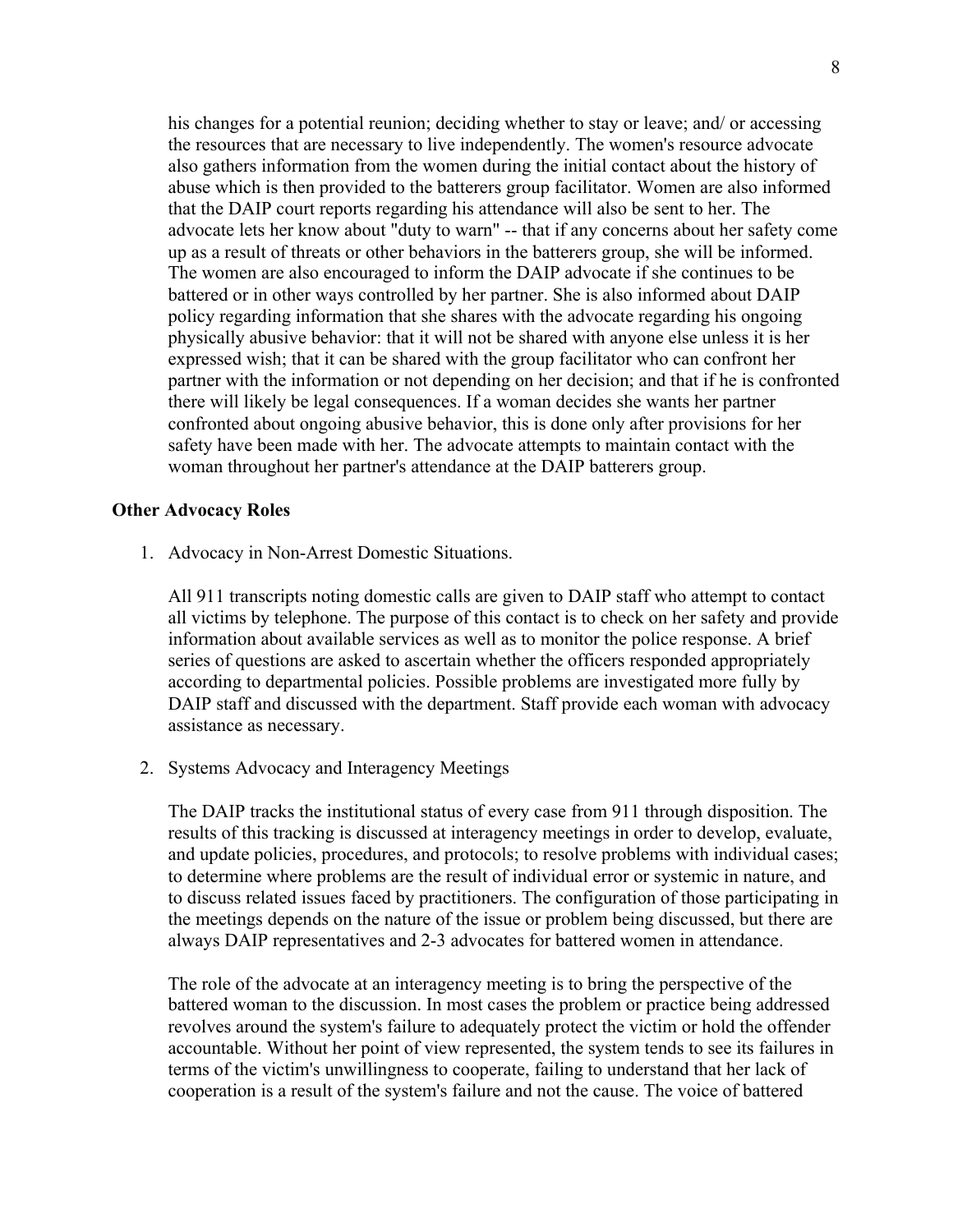women at the table provides a valuable perspective which leads to solutions that do not pathologize her behavior but rather take the totality of her experience into account.

#### Advocacy and Women's Groups

• Women's Groups Available at DAIP

Each time an advocate talks to a battered woman it breaks down the isolation that she experiences and assists her in reframing her experience so that she no longer feels responsible for the violence that has been done to her. These effects accelerate her ability to break free of his control on both a physical and psychological level and are magnified when she meets with other battered women in the context of a battered women's group. Advocates regularly encourage women to attend the groups where they can receive emotional support and additional advocacy. The DAIP groups use the educational curriculum, *In Out Best Interest,* to help women understand the dynamics of battering, explore the effects that violence has had on their lives, and plan for their own protection. The groups are ongoing; transportation and on-site child care is provided to facilitate attendance. At times a group designed especially for Indian women is offered.

• Other Women's Groups in the Community

Support groups for battered women are conducted by the Women's Coalition, on site and in other locations throughout the community. The shelter also offers a support group for adolescent girls in abusive relationships.

• Women's Nonviolence Groups

Women who are charged with domestic crimes are also referred to DAIP. Staff conducting the intake interview attempt to understand the full context of the woman's actions in order to ascertain if she is a battered woman who may have been acting in selfdefense or in retaliation for past abuse. Upon consideration of all the information gathered, she may be placed in the women's educational group or in the group for women charged with assaults. Reporting to the courts on attendance is similar to that of the men's groups. A curriculum for women perpetrators which is in development includes approaches for discussing the effects of victimization combined with exercises dealing with the negative impact of the use of violence.

• Parenting Groups

The Visitation Center offers separate parenting groups for men and women. These groups cover basic parenting skills and emphasize the negative effects of violence on children.

• Training

After they have completed an application and a screening which includes a background check, training for Follow-up Arrest Advocates is tailored to meet their individual needs.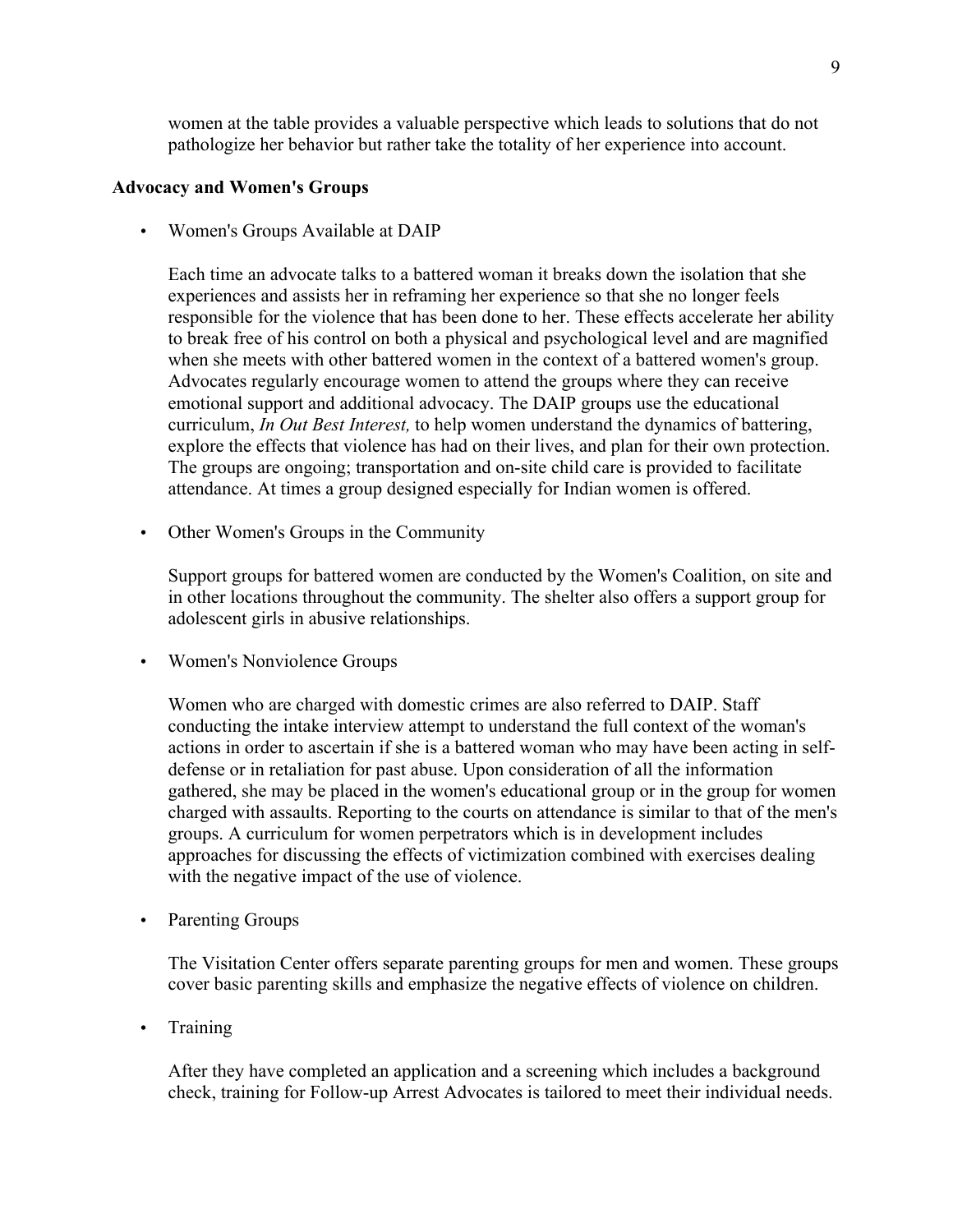The `new' advocates meet with the Intervention Program Coordinator who sets up a schedule whereby they are mentored by other experienced Follow-up Advocates. The mentor and novice provide home visits together until the new volunteer is comfortable doing it on her own. At that time the Intervention Program Coordinator, who has monitored her progress, will determine whether she is ready to go out on her own.

The new Arrest Follow up Advocate must attend a day-long orientation session (APPENDIX C: Orientation Agenda), required of all volunteers at the Women's Coalition and must complete a self - guided training of mandatory readings and video - tape viewing (APPENDIX D: On Call Advocate Training Checklist).

# The Domestic Violence Project, Inc. / SAFE House On-Call Services

PO Box 705 Ann Arbor, MI 48107

Contact: Erin House, Supervisor of On-Call Response Program Ph. (313) 973-0242, ext. 253

On-Call advocacy for domestic violence survivors involved with the criminal justice system is a component of the Domestic Violence Project, Inc./ SAFE House, a community-based nonprofit agency providing services to victims of battering and their children, including emergency shelter, non-residential counseling, support groups, home-based services, prevention and social change services. On-Call Services provides a 24- hour response by advocacy teams comprised of volunteers and paid staff in every law enforcement jurisdiction in Washtenaw County as well as hospital emergency rooms in Washtenaw County, Michigan. In 1996, 50 On-Call Advocates responded to 765 domestic assault arrests calls from police.

#### On-Call Advocacy

After every police intervention for domestic assault, the responding officer informs the survivor that SAFE House advocates will contact her shortly.

• If the assailant has been arrested, the officers page the On-Call Advocacy Team from the police station after he is in custody. The On-Call Team is comprised of two volunteer advocates who drive directly to the survivor's home to meet with her. During the On-Call contact, the On - Call Team talks with the survivor about the assault and prior abuse, giving her information about domestic violence and the power and control wheel in order to help the survivor better understand her partner's behavior and the pattern of abuse. The On - Call Team gives information about the legal system and helps the survivor to understand how it works and what her options are. The On - Call Team helps the survivor explore her feelings, her options and work out a safety plan. The On - Call Team also informs the survivor of agency and community resources available to her. The On-Call Team also routinely assist survivors in requesting "no-contact orders" to be made as a condition of the assailant's release. Every survivor is given a *Survivor's Handbook* , which is a 60-page booklet that answers frequently asked questions about battering, the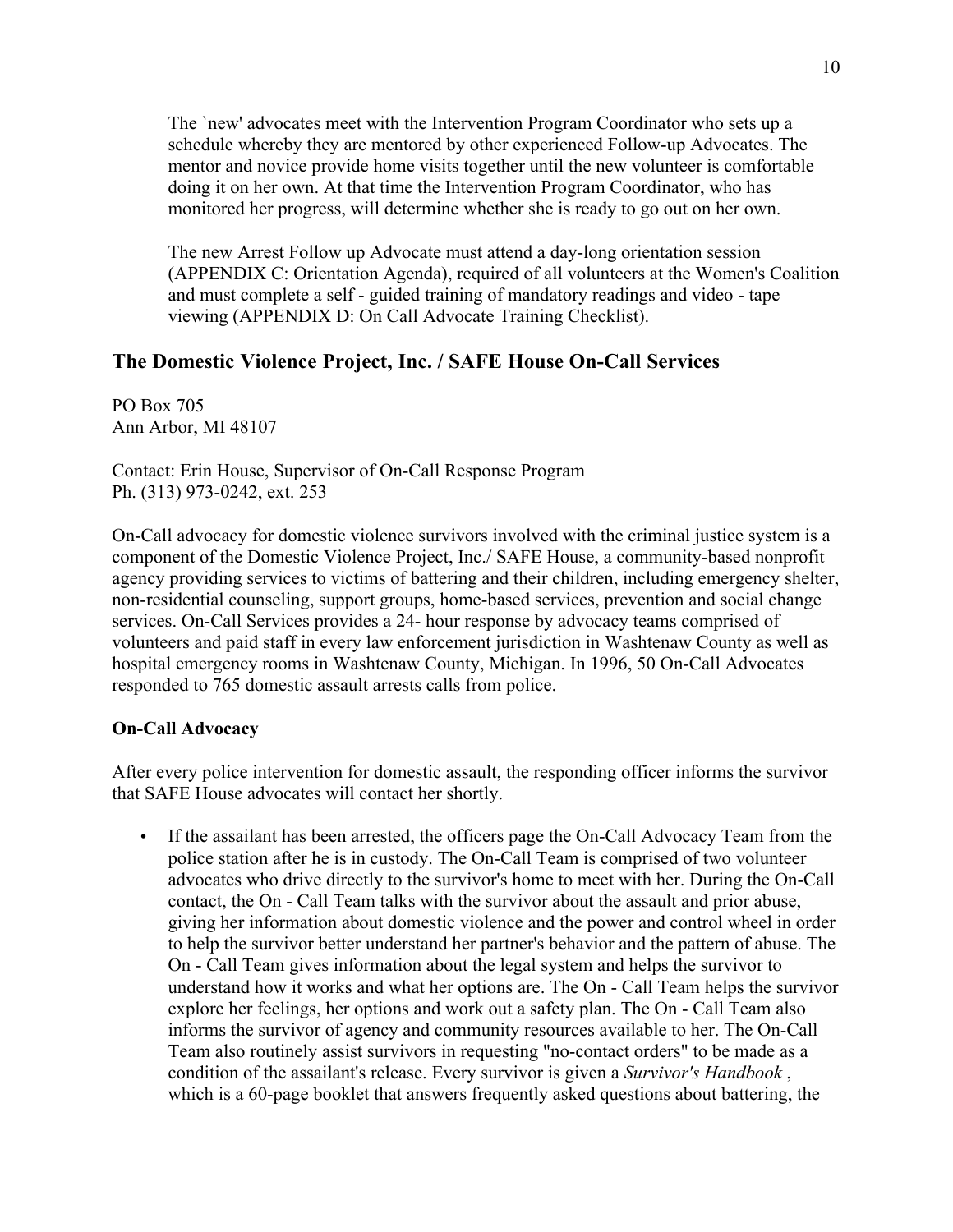woman's legal rights, and available services; a safety plan; and flyer listing the different domestic violence support groups in the community . If the survivor is not home or does not answer the door, the On - Call Team leaves a packet of information for her along with a letter explaining what SAFE House is, how they learned that she was assaulted, how they would like to be supportive of her, and initial information about conditional bond release.

After the visit, the advocates document their contact and pass the information on to the &9;legal advocates at the shelter, who follow up with her by phone and will advocate for her &9;throughout the court process. The perpetrator is arraigned within 20 hours or he is released. The victim is informed when he is released and when she cannot be reached, the shelter is informed. The survivor is provided a follow up call the next day by the volunteer or legal advocates.

• If the assailant has not been arrested, the On-Call Team calls the survivor to arrange to meet in a public place. If that is not possible, the On - Call Team conducts the intervention by phone and arranges to send the packet of information to the survivor at a safe location.

#### When Women are Arrested and Dual Assaults

Police are required by law to make a determination of the "perpetrator" of the assault based primarily on the physical evidence and each party's description of what occurred in a specific incident. Battering, however, is a pattern of behavior which includes physical as well as emotional and verbal abuse used primarily by men to establish and maintain power and control over an intimate partner. Women will sometimes be erroneously arrested for acts of violence that are self-defensive or in other ways resulting from being abused. Therefore, when women are arrested or there is a dual arrest, On-Call Advocates are trained to distinguish between battering used by perpetrators and violence used by victims. (APPENDIX E: "When Women Use Violence And/Or Are Arrested").

Before providing services, on-call advocates consult the On-Call Supervisor; review agency records for past contacts with either party; and interview the police, looking for evidence of selfdefense. The man is also directly assessed by asking him a set of specific questions *(* APPENDIX F: Talking With Men) to ascertain which party uses physical violence as well as tactics from the power and control wheel to establish and maintain control in the relationship as a whole. The on-call advocates share their impressions with the On-Call Supervisor who will make a final determination. When it is determined that a survivor in the opinion of SAFE House is actually a perpetrator, SAFE House will advocate on behalf of the defense of the battered woman.

DVP policy establishes the importance of discriminating between the use of violence used to establish power and control and violence used to resist it because if a survivor is erroneously convicted of domestic assault, this fact will likely be used against her-- her batterer will be able to use the fact of her record against her, thereby increasing his control over her and she will be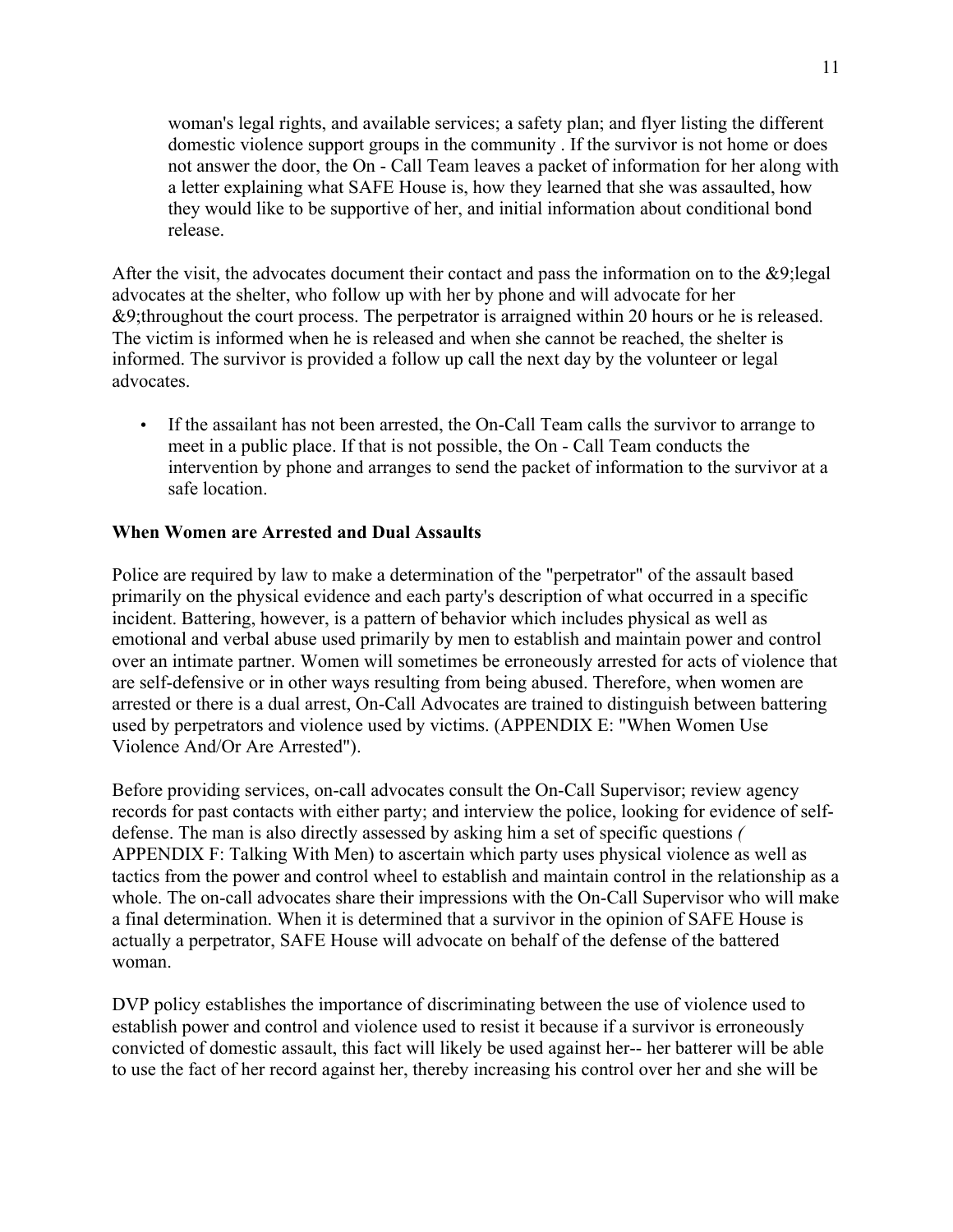less likely to call for help if she is a victim again. Likewise without intervention on the "real" batterer, he will likely continue his assaultive behavior and the potential for lethality is increased.

DVP will only work with male victims after they have provided an assessment to determine that the woman was not incorrectly arrested. If the assessment reveals that the male "victim" is really the perpetrator, they will intervene with the "true" domestic assault survivor in the jail.

## Legal Advocacy

Legal Advocates attend most court hearings. Their role is to: advocate on her behalf; accompany her to court hearings and meetings with the police, prosecutor, and other involved attorneys, probation, and others; provide technical assistance to the prosecutor and judge; and monitor the system.

Direct advocacy for the victim includes: reviewing police reports with the survivor for accuracy and completeness; assisting with victim impact statements; ascertaining the survivor's needs and facilitating her ability to communicate these directly to the prosecutor and other court representatives. All contact between the survivor and the legal advocate is confidential unless a release of information has been signed. The victim is fully informed about the legal process and her role in the prosecution of the case. Prosecution is presented as one avenue by which she *may* become safer. If she chooses not to participate in prosecution, she will explain her reasons to the prosecutor with the support of the advocate when needed. The Legal Advocates see themselves as allies of the prosecutors in that both have an interest in holding assailants accountable. However, advocates are not an extension of the prosecution team and function autonomously to assure that prosecution proceeds in a way that takes into consideration the safety of the victim. In cases where the survivor decides not to participate, the case is evaluated for whether victimless prosecution is an option, in which case, representatives of Violence Intervention Project are available to provide expert testimony to explain why some survivors recant or do not participate in the prosecution of their assailants.

Monitoring the system is an important function of the legal advocate. If the advocate determines that a problem exists regarding how a case is handled, she deals directly with the errant individual. If the problem persists, the legal advocate consults with other staff at the Domestic Violence Project and together they strategize and implement a solution which may include reporting the problem to a supervisor, providing additional training, and in extreme cases, going to the media or enacting some other kind of public action.

The Legal advocates also participate in training for judges, prosecutors, and probation.

### Ethical Standards

All paid and volunteer advocates must agree to subscribe to ethical guidelines and abide by the principals found in their empowerment philosophy (APPENDIX G: "DVP, Inc./SAFE House Empowerment Philosophy") which contains specific points for working with survivors through the court system, including: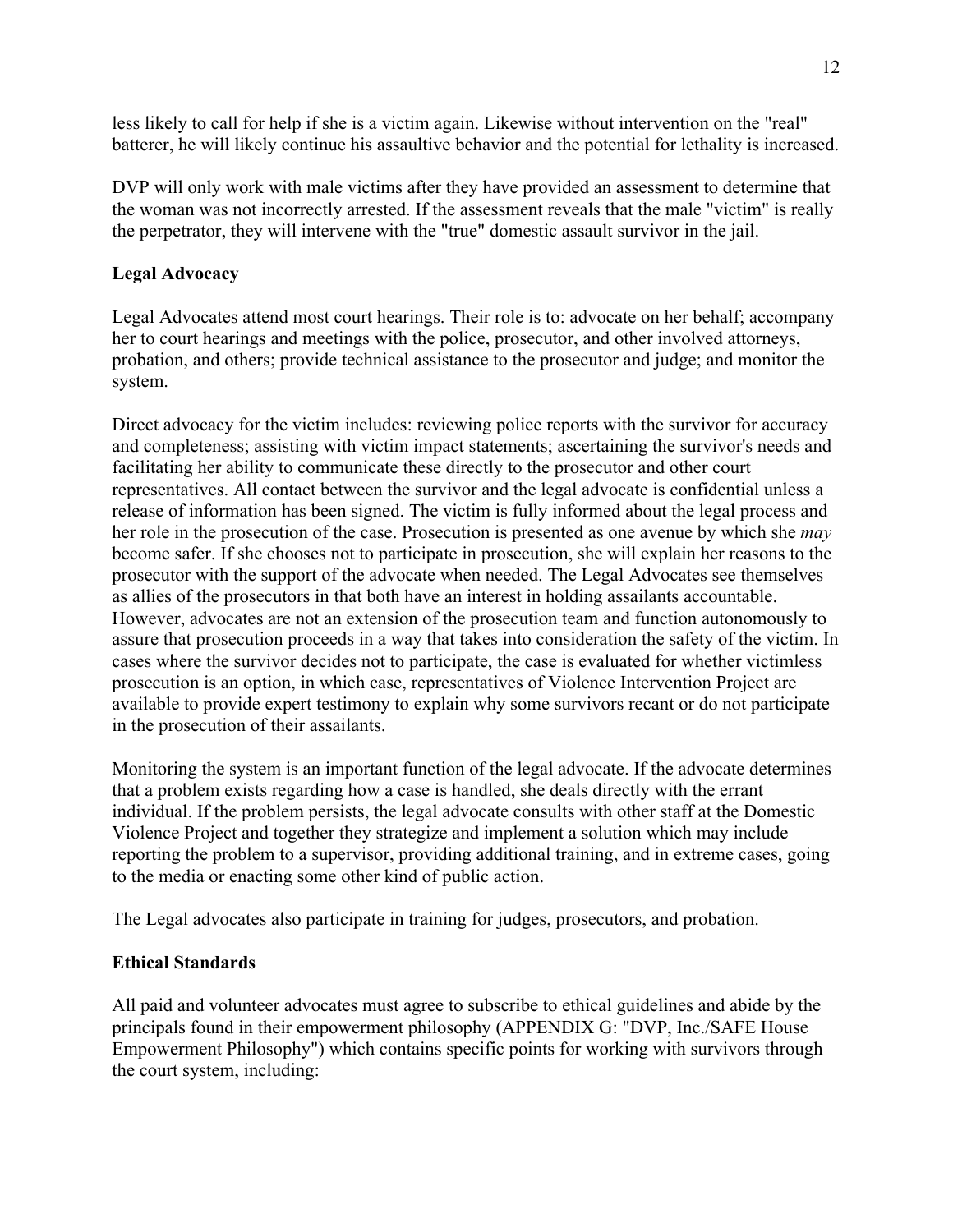- the need to stay current on the laws, policies, procedures, and personnel in her community, as well as the differential impact that the system has had on battered women, and societal disadvantaged populations.
- making the legal system accessible to battered women and making them more comfortable with the process by accompanying them, talking to personnel on their behalf, and translating legalese into English.
- keeping the survivor informed of contacts made on her behalf, helping her do things for herself and supporting her in becoming her own best advocate.
- supporting battered women in making their own decisions, not pressuring them to report crimes, press charges, or go to court; not colluding with the system in order to make it easier for the advocate or the agency. For example, sometimes the advocate might want the survivor to agree to a "deal" to make the prosecutor happy. Relationships with systems and political progress (although crucial) are secondary to the individual survivor's safety and best interests.

# **Confidentiality**

Advocates are bound to maintain the confidentiality of service participants as outlined in DVP policy and in federal and state law" (APPENDIX H: Policy on Confidentiality)

### Training

Volunteers are recruited to serve as on-call advocates by word of mouth, flyers, media, speaking presentations, etc. The volunteer on-call advocates receive 40 hours of training (APPENDIX I: DVP/SAFE House, Inc. Training Agenda) and are supervised by paid staff . Each on-call advocate is provided with a detailed 60-page supplement which includes extensive step by step procedures to follow and interventions to use when advocating with arrest survivors (APPENDIX J: "Volunteer Training Manual Supplement for On-Call Advocates" table of contents *)* .

### Follow up Advocacy and Women's Groups

After the court process, the battered woman can continue to receive counseling and other services from the shelter including home-based follow up services.

### Women's Groups Available Through Domestic Violence Project, Inc./SAFE House

Weekly drop in educational/ support groups for battered women are provided in three locations in Washtenaw County. Child care and bus tokens are available to those attending. Other groups are:

- Speaking Truth: a discussion /support group for women of color who have been battered
- Washtenaw County Jail Group for incarcerated victims,
- The Kid's Club for children ages 6 11
- Mom's Group which is attended by mother's whose children attend the Kid's Club
- Lesbian Support Group for lesbian survivors.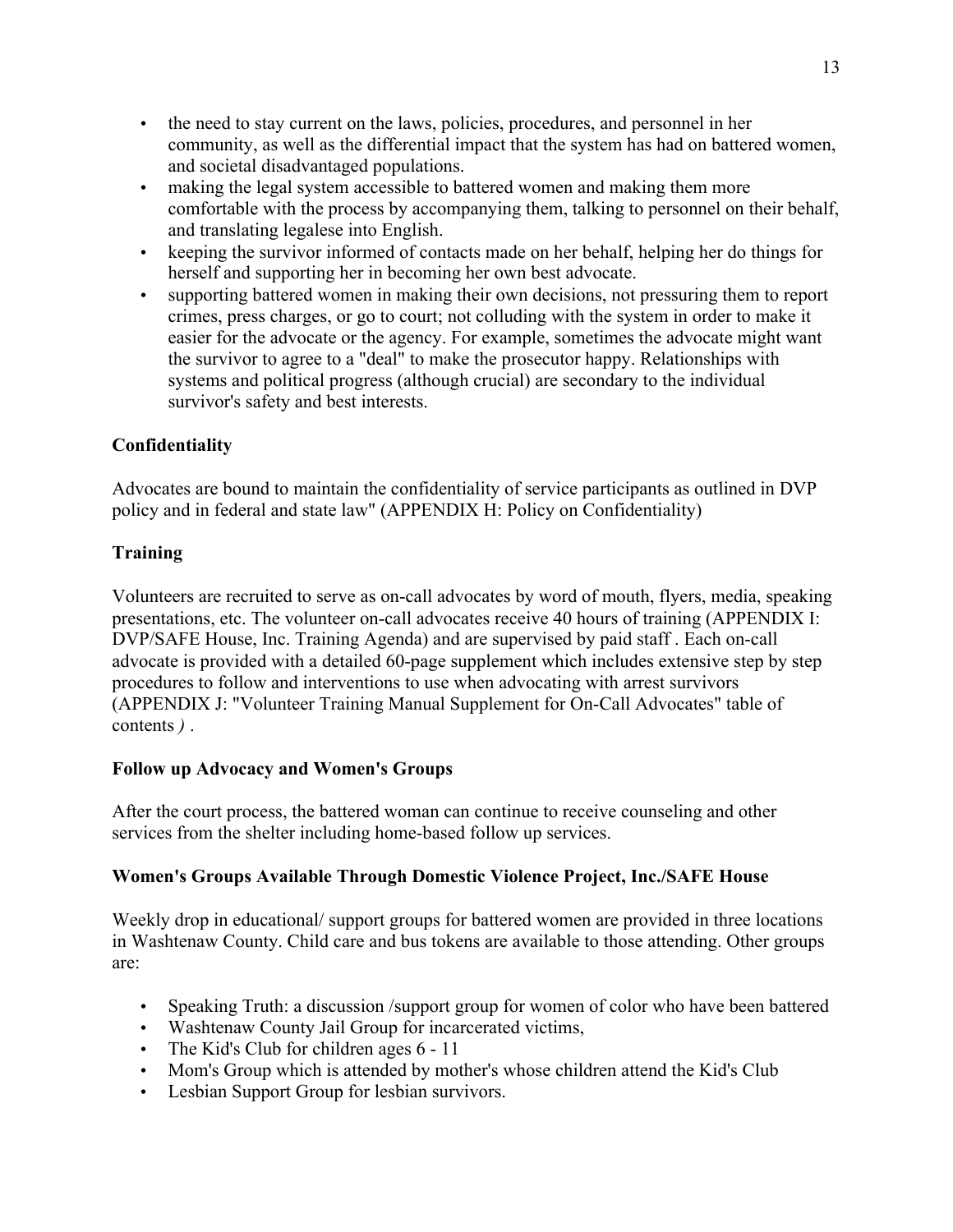# Domestic Violence Emergency Response Teams for Zero Tolerance (DVERT/ZT ® P. O. Box 1536 Santa Barbara, CA 93102

Contact: Brenda Acosta, South County Coordinator, Ph. (805) 963-4458, ext. 16

DVERT/ZT ® is a program of Shelter Services for Women, Santa Barbara, CA. Working with the Santa Barbara Police Department and Santa Barbara County Sheriff's Department, advocates provide counseling and follow up advocacy services for victims at all domestic violence reported crime scenes 24 hours a day, seven days a week. Working with community-based partners, DVERT/ZT ® also conducts education and awareness activities designed to transform personal, community/ neighborhood, institutional and governmental attitudes so that domestic violence will not be tolerated.

#### Immediate Advocacy Response

Five bilingual advocates are paid to be on call for 24 - hour shifts, 20 shifts per week. Last year there responded to 900 arrests for domestic assault. When there is an arrest, the arresting officer automatically notifies dispatch to contact two advocates through the DVERT/ZT ® answering service and provides them with the location of the incident and where the meeting with the victim is to take place, the name of the arresting officer, and the language needs of the victim. Two advocates arrive within 10 - 20 minutes of receiving the call. Usually the scene is secured by the time they arrive, with the perpetrator in the squad car or on the way out the door. Unless there is another incoming call, one officer/deputy will remain at the scene for the duration of the advocates' visit. The officer/ deputy will provide the advocates with a brief synopsis of what occurred before they meet with the victim. If law enforcement deems the crime scene unsafe, for example in a case where the perpetrator has fled the scene, the advocates will leave with the officer/deputy after a brief contact with the victim to arrange for follow up contact the next day. The perpetrator is held until arraignment the next day or the following workday when arrested on weekends, unless he posts bail.

#### Role of the Advocate

The primary role of the advocate is to counsel and assist victims by providing them with information regarding their legal and other options and available resources and services including groups; facts about domestic violence, medical assistance, and emergency shelter/transportation to the shelter. The advocates check with the victim to see whether she understood law enforcement's explanation of the protection order. If the woman wants an immediate Emergency Protection Order, the officer assists her in completing the required forms and contacts the judge to issue it. If she wants a restraining order she is referred to the weekly restraining order clinic provided by the Legal Aid Foundation in Santa Barbara.

The advocates also check with the officer/ deputy to see if pictures were taken when there are visible injuries and/or destruction of property and whether all of the witnesses were interviewed. The advocates complete a risk assessment and survivor form, which elicits statistical and other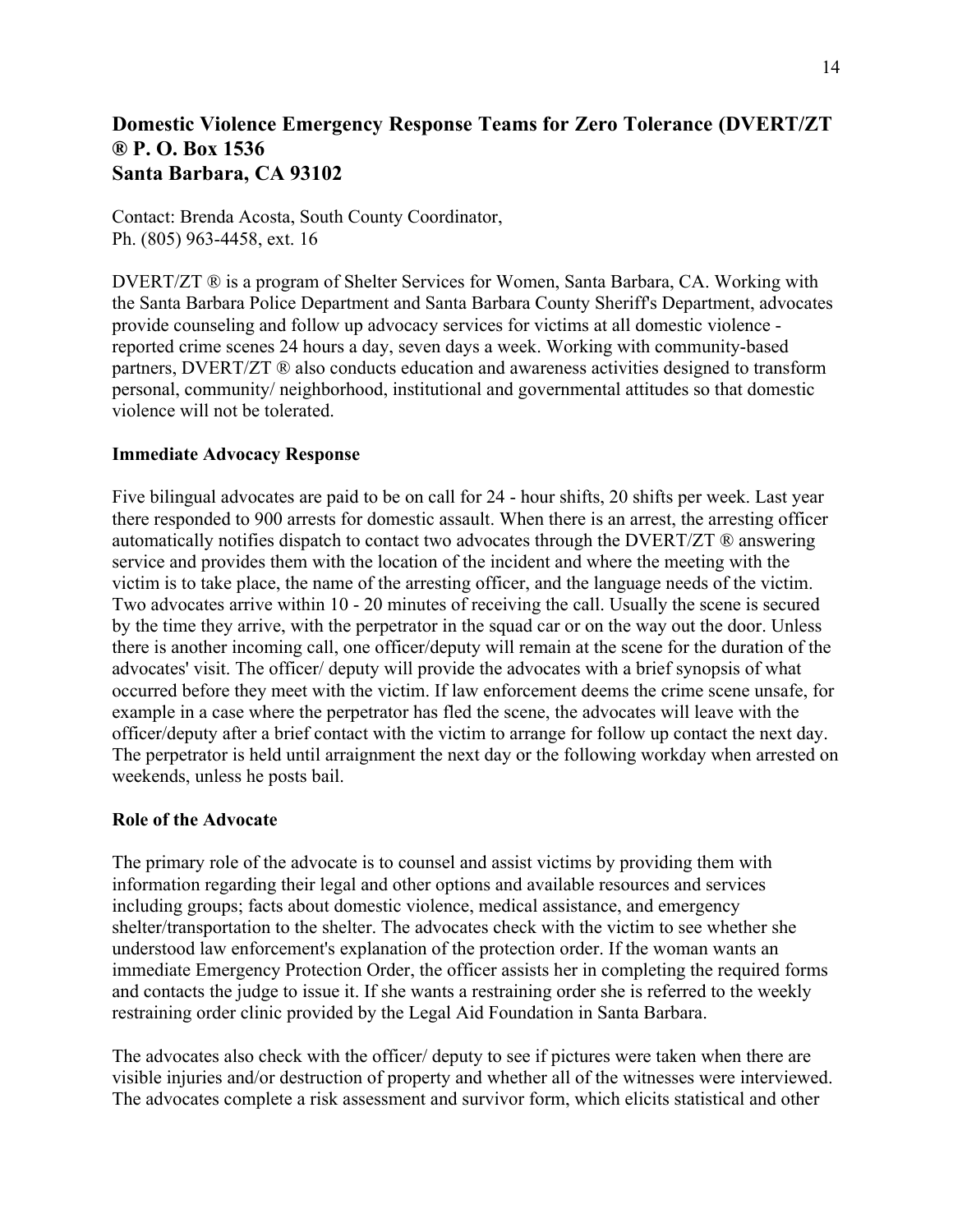data, and have her sign a confidentiality statement (APPENDIX K: Confidentiality Statement) which informs the victim that the information provided by the her will not be discussed without permission. It also discloses that her case will be discussed at weekly case-management meetings but that nothing that she has shared exclusively with the on-call advocates will be divulged. As per California state law, advocates have counselor - client privilege, the limitations of which are also disclosed in the confidentiality statement, such as mandated child abuse reports, conversations held in a place where others can hear, or if they are a danger to themselves or others.

If children witnessed the incident, while one advocate speaks to the victim, the other advocate will speak to the child(ren) to assess their needs and validate their emotions.

Most of the officers/deputies are bilingual, but if a Spanish speaking client cannot speak English or the officer/deputy cannot speak Spanish, DVERT/ZT ® advocates will not translate the elements of the crime or any part of the law enforcement investigation. The advocate, however, will translate police forms, for example, the confidentiality or emergency protective order forms.

If the victim discloses pertinent information related to the crime and the officer/ deputy is unaware of this information, the advocate encourages the victim to tell law enforcement. After the DVERT/ZT ® advocates complete their crisis intervention with the victim and/or their child(ren), they will debrief law enforcement, if present. The advocates will make arrangements to contact the victim the following day.

If a problem should arise during a call, a back-up person listed on the weekly schedule will be contacted.

#### Male Victims and Mutual Assaults

The vast majority of victims are female (93%) and the perpetrators male in heterosexual domestic assault arrests in Santa Barbara County. If the arrest involves lesbian or gay battering, the same procedures are followed and all advocates have been trained in lesbian and gay issues. If law enforcement identifies a situation as "mutual", the advocate asks the officer/deputy if there has been any history of violence, reported incidents to law enforcement or if they have identified a primary aggressor. If the officer/deputy does identify a primary victim, the advocate will only speak to this person. If the officer does not identify a primary victim, and in talking with both parties, the advocate's agrees that the incident is genuinely a "mutual", the advocate will briefly provide referrals and information to both parties. However, if in talking to one of the parties, the victim discloses a past history of abuse, the advocate will inform law enforcement there is "new" information and briefly explain that only the person identified by the advocate as the victim will be addressed. The advocate cannot reveal any of the new information to the officer/deputy due to client-counselor privilege but will encourage the victim to do so. The advocate will continue to assess the victim's needs.

### Case Management Meetings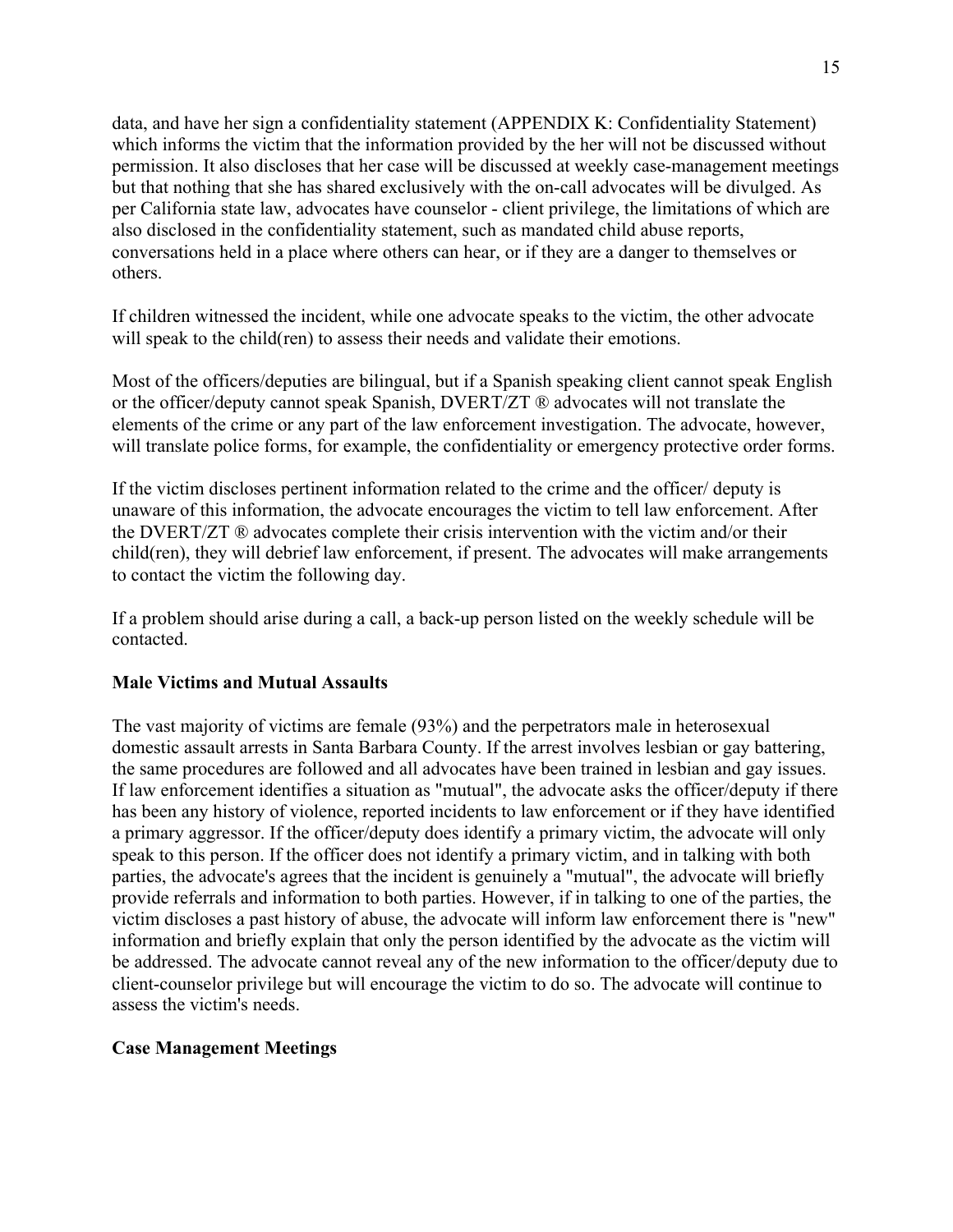Unlike the other two programs in this article, legal advocacy for the victim is provided by the Victim Witness Program, which is a component of the District Attorney's Office. The shelter remains involved with the case through Case Management Review Meetings where representatives of law enforcement, prosecution, probation, the victim witness program and the shelter discuss the ongoing status of domestic assault cases until they are resolved in court. Additionally, statistical data collected by law enforcement agencies and the district attorney's office is reviewed; problems identified by the advocates with the law enforcement response are discussed; and tracking and monitoring of the system is accomplished through these meetings.

### Follow up Advocacy Services

The DVERT/ZT ® advocates contact the victim by phone within 24 hours of the initial contact. If the victim has no phone, the advocates will arrange for a police escort and provide an on-site visit. On-call advocates will have contact with each victim an average of three times.

Groups for Battered Women are provided by Shelter Services for Women. Vouchers are also available to receive individual counseling from area therapists.

#### Groups for Battered Women

Shelter Services for women provides the following groups:

- Peer Advocacy/ Support groups
- Children's groups
- Mother's parenting groups

#### Written Agreements

The relationship between  $DVERT/ZT \otimes$  and the law enforcement agency regarding the coordination of their activities for arrest victims is outlined and agreed to by both parties in a written agreement (APPENDIX L: Memorandum of Understanding).

### **Training**

Advocates are required to complete 60 hours of training in order to be granted client/ counselor privilege. (APPENDIX M: DVERT/ZT ® Training Agenda)

APPENDIX E: When Women Use Violence And/Or Are Arrested

APPENDIX F: Talking With Men

APPENDIX G: "DVP, Inc./SAFE House Empowerment Philosophy"

APPENDIX H: Policy on Confidentiality

APPENDIX I: DVP/SAFE House, Inc. Training Agenda